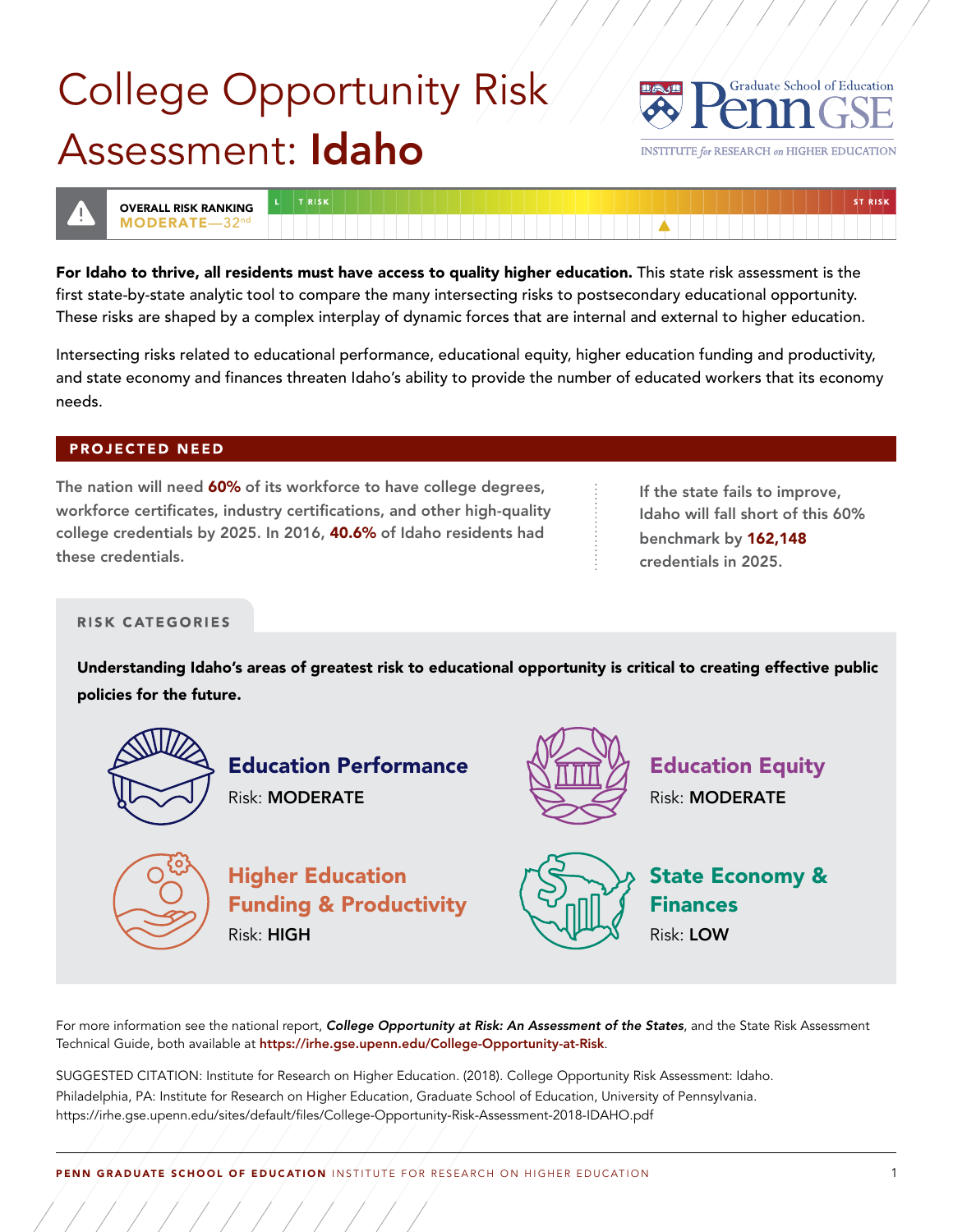ST RISK



## **Education Performance**

TR<sub>SK</sub>

RISK RANKING Idaho ranks 18th in the nation for educational performance.

### Preparation

*Student performance in national assessments in mathematics and reading, high school graduation rates, and AP courses.* 

38.2% of 4th graders are proficient and above in NAEP Mathematics.

RANK: 31<sup>ST</sup>

36.1% of 4th graders are proficient and above in NAEP Reading.

RANK: 27TH

34.0% of 8th graders are proficient and above in NAEP Mathematics.

RANK: 24TH

37.2% of 8th graders are proficient and above in NAEP Reading.

RANK: 14TH

84% of students graduate from high school.

**RANK: 16TH** 

14.6 passing AP test scores per 100 juniors and seniors.

RANK: 39TH

/////////////

To calculate the Education Performance risk ranking, each indicator (preparation, participation, completion, and affordability) receives a single score based on its individual components. The state risk ranking is determined by adding these four rankings together. For more details, see page 3 of the technical guide.

### Participation

*The extent to which young adults and working-age adults enroll in educational programs beyond high school.* 

43.9% of 18–24-year-olds are enrolled in educational programs beyond high school.

/////////////

RANK: 5TH

7.3% of 25–64-year-olds are enrolled in educational programs beyond high school. RANK: 5TH

### Completion

### Completion of college programs in a timely manner.

21.2% of community college students earn an associate's degree within three years.

**RANK: 43RD** 

43.3% of students enrolled in four-year institutions earn their bachelor's degree within six years.

RANK: 46TH

## **Affordability**

*Percent of family income, on average, after all financial aid, to pay educational costs to attend postsecondary institutions in the state.* 

Student and families pay, on average, 23.0% of family income after all financial aid to attend postsecondary education. RANK: 10TH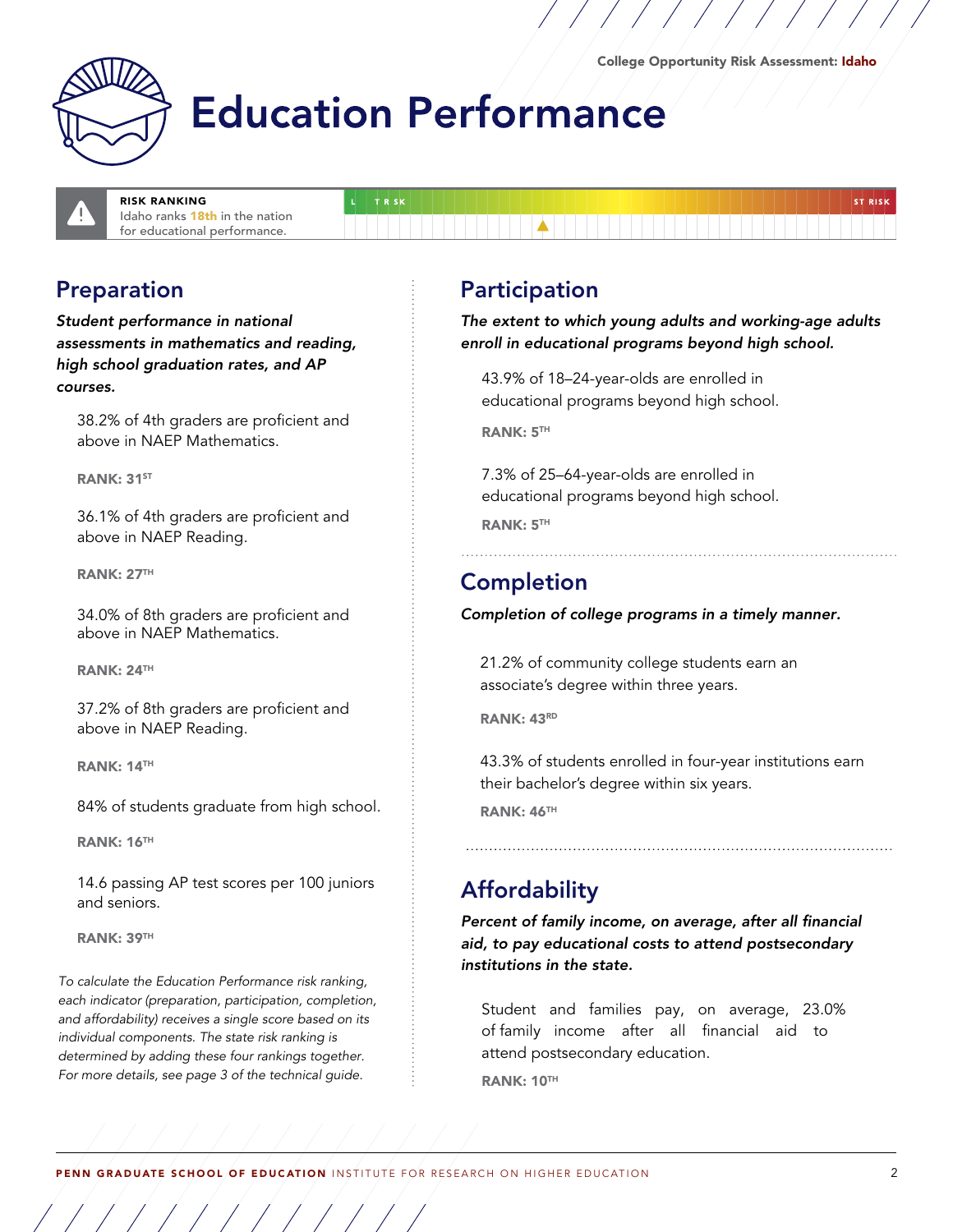





/////////////

**ethnic groups. a** *ethnic groups. ethnic groups.* 

**High School High school graduation gap** The graduation rate of white students **C**<br>**Computed this area interest in the students and formulation in Idaho is 7.9 percentage points Completion Equity** *between white students and in Idaho is 7.9 percentage points completion Equity students from all other racial and bigher than that of students from all other racial and bigher than that of s* 

RANK: 18<sup>TH</sup>

Postsecondary *Percentage of racial and ethnic minority students enrolled in* Participation Equity *degree or workforce certifcate programs compared to the racial and ethnic minority population in the state.* 

There is a 15.6 percentage point difference between racial and ethnic minority students enrolled in degree or workforce certificate programs and the percentage of this group in the overall state population. A smaller proportion of students from racial and ethnic minorities are enrolled in undergraduate institutions than are in the population.

RANK: 49TH

**Postsecondary Postsecondary** *Postsecondary completion gap* The on-time four-year and two-year **Completion Familie 1 Completion Equity between white students and degree completion rate of white students from all other racial and** students is 3.6 percentage points

**ethnic groups. higher than that of students from all** other racial and ethnic groups.

RANK: 4TH

/////////////

*institution.* 

Geographic Equity **The distance from each county** There is an average of 13.7 miles<br>**Communication Conter to the closest in-state** between each county center and between each county center and the *degree-granting education* closest degree-granting institution.

RANK: 43RD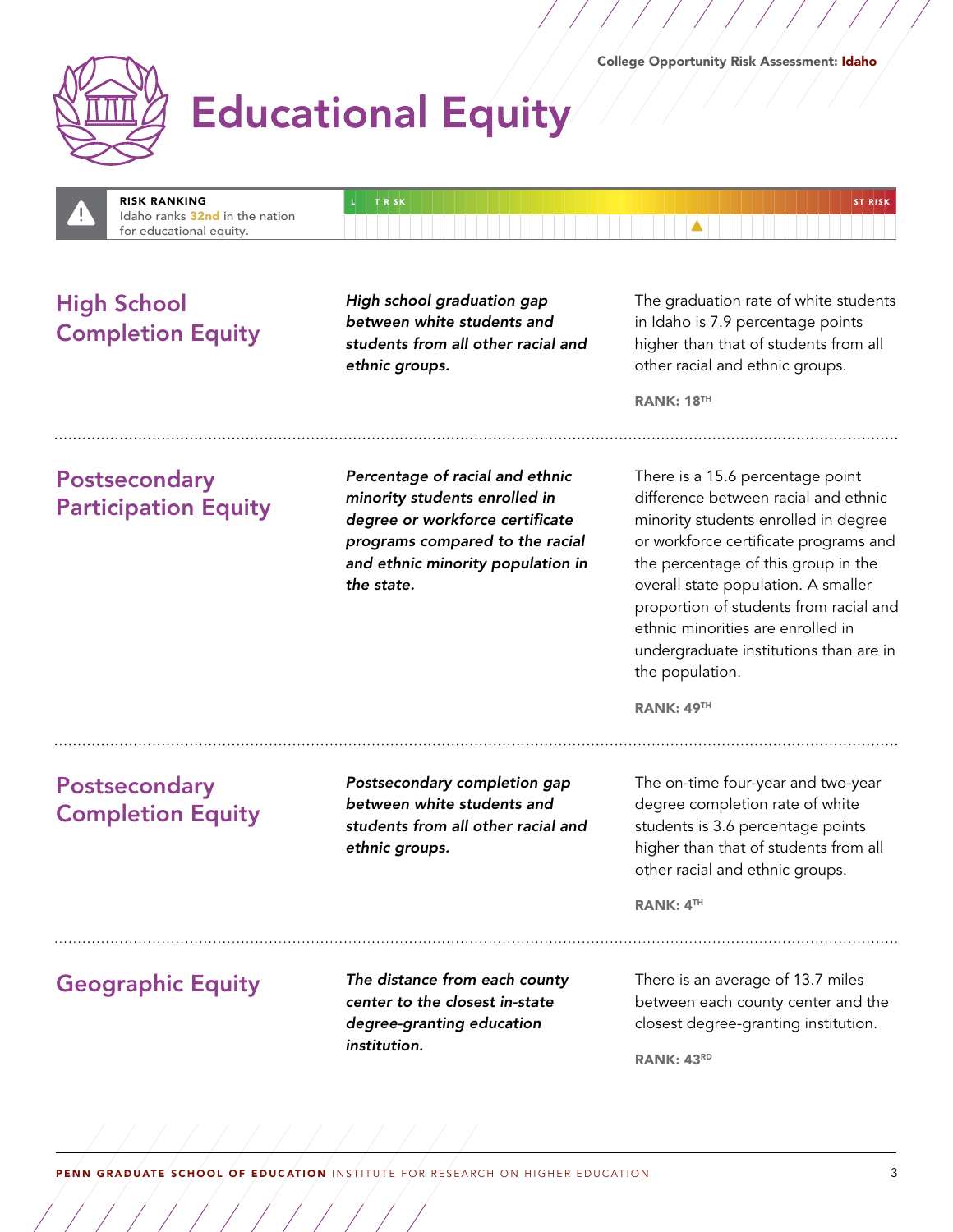/////////////

## **Higher Education Funding & Productivity**



**Postsecondary** *The total state investment in higher* Idaho spends \$45,448 per degree<br> **Postable at all President in the seducation per undergraduate** and certificate produced at all **Productivity and certificate in all Productivity** *degree and certificate produced at* public institutions. **all public institutions.**<br>RANK: 45TH

# **Degrees and Workforce** *The educational efficiency of* Idaho awards 19.9 degrees per 100

**Certificates Awarded** *degree-granting institutions, in* tuil-time equivalent student **Certificates Awarded** *terms of the number of workforce year at all degree-granting certifcates and degrees awarded* institutions. *for every 100 full-time equivalent students.* 

RANK: 49TH

/////////////

**Volatility of The average annual fluctuation of** The amount of money Idaho<br>**Higher Education** *The average annual fluctuations* appropriated specifically for higher **higher Education appropriations** appropriated specifically for higher **Higher education appropriations** appropriated specifically for higher **Higher education from year to year, between 2000** education fluctuated, on **Appropriations and 2015. and 2015. 4.8 percentage points per year** 

between 2000 and 2015.

RANK: 26<sup>TH</sup>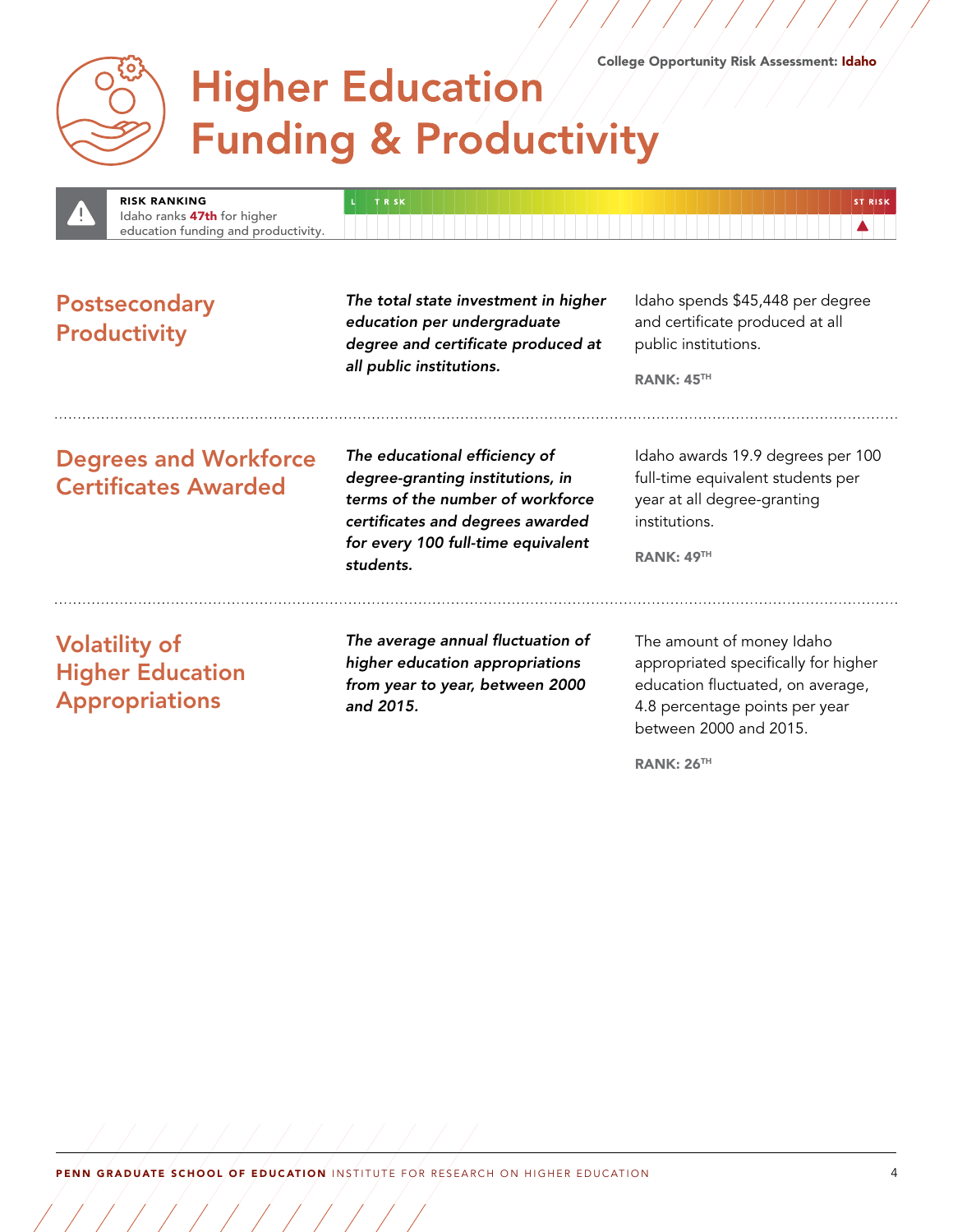/////////////



/////////////

# **State Economy & Finances**

| <b>RISK RANKING</b><br>Idaho ranks 15th for state<br>economy and finances. | TRSK                                                                                                 | <b>ST RISK</b>                                                                                                                                                                        |
|----------------------------------------------------------------------------|------------------------------------------------------------------------------------------------------|---------------------------------------------------------------------------------------------------------------------------------------------------------------------------------------|
| <b>Volatility of General</b><br><b>Fund Expenditures</b>                   | The average annual fluctuation of<br>state expenditures from year to<br>year, between 2000 and 2015. | expenditures<br>Idaho's<br>fluctuated<br>on average 2.9 percentage points<br>per year between 2000 and 2015.                                                                          |
|                                                                            |                                                                                                      | <b>RANK: 25TH</b>                                                                                                                                                                     |
| <b>State Gross Domestic</b><br><b>Product</b>                              | Total revenue from all goods and<br>services in a state's economy.                                   | Idaho's GDP per capita in 2016 was<br>\$36,056.                                                                                                                                       |
|                                                                            |                                                                                                      | RANK: 49 <sup>TH</sup>                                                                                                                                                                |
| <b>New Economy Index</b>                                                   | The extent to which a state's<br>economy matches knowledge-<br>based industries.                     | <b>RANK: 29TH</b>                                                                                                                                                                     |
| <b>State Reserves</b>                                                      | "Rainy day" fund resources<br>maintained to offset<br>economic downturns.                            | Between FY2016 and FY2018,<br>Idaho's average rainy day fund<br>balance as a share of annual<br>expenditures was 9.1%.<br><b>RANK: 10TH</b>                                           |
|                                                                            |                                                                                                      |                                                                                                                                                                                       |
| <b>State Debt and</b><br><b>Unfunded Liabilities</b>                       | Debt and unfunded liabilities as a<br>portion of state revenue.                                      | Idaho's debt and unfunded liabilities<br>total 85.3% of annual state revenues.                                                                                                        |
|                                                                            |                                                                                                      | <b>RANK: 6TH</b>                                                                                                                                                                      |
| <b>Income Inequality</b>                                                   | The gap between the median<br>family income of families in the<br>highest and lowest income groups.  | Idaho's families whose income is<br>\$110k or more have incomes that<br>are 10.3 times as much the annual<br>income of families whose income is<br>\$30k or less.<br><b>RANK: 7TH</b> |
|                                                                            |                                                                                                      |                                                                                                                                                                                       |